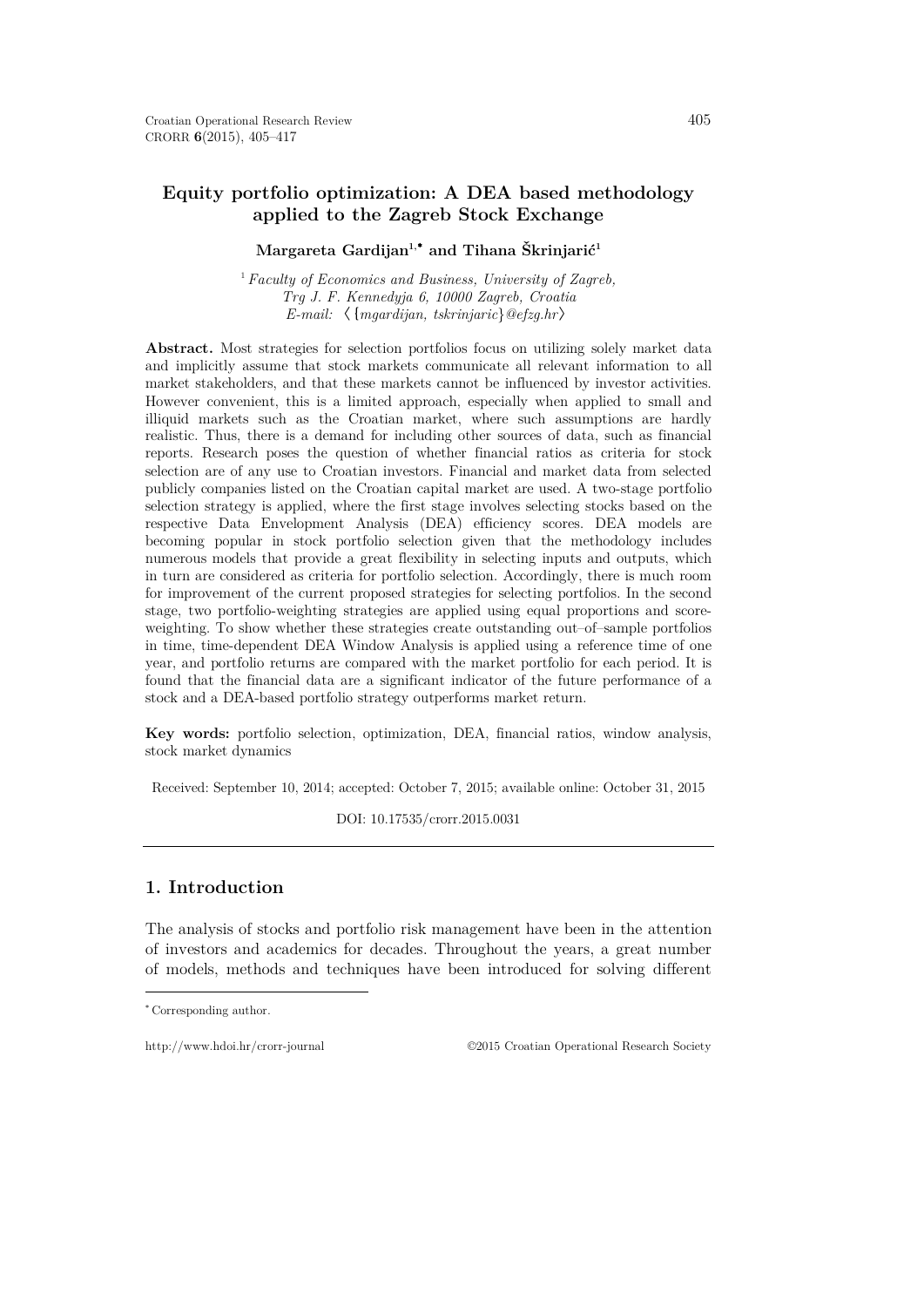practical problems. One of those problems, which happens to be the main concern for (potential) investors, is how to structure a stock portfolio. One of the reasons why structuring a portfolio presents a problem is the fact that much relevant data has to be considered when making an important investing decision. In order to form a portfolio, investors usually look at numerous data from the market and from financial reports, and calculate certain measures in order to compare different stocks. According to many studies, financial ratios from data in company financial reports have proven to be useful in portfolios management as they provide meaningful information on companies, thus assisting investment decisions (Chen and Shimerda 1981, Singh and Schmidgall 2002). However, the drawbacks of this approach are that financial statements can provide unreliable information due to accounting practices or fraud attempts, while collecting data from financial reports is time consuming for investors. On the other hand, market data collected from stock exchanges, such as data on prices, volume, liquidity as well as ratios produced from such data analysis, are valuable information. Although market data should reflect a stock issuer's overall health, market data can be greatly influenced by investors' perceptions of the market and their behavior. Yet, most strategies for selecting portfolios are concentrated solely on market data under the assumption that the stock market is efficient, that it reflects all relevant information to all market stakeholders and that it cannot be influenced by investor activities. This paper assesses whether combining these two sources of data is of value to investors in making better investment decisions, especially in a small, shallow and relatively illiquid market, such as the Croatian market, where market data can be more easily manipulated through market perceptions and trading activities of market stakeholders.

However, processing a vast amount of data and comparing alternatives using a number of criteria is not an easy task. That is why using mathematical programming and computational solving of the portfolio selection programs greatly assists in handling vast amount of data and investing goals, and without which the problem could not be solved as fast and as efficiently (if the solution exists). When the number of criteria for portfolio selection is considered, it is convenient to perform a DEA analysis. Data Envelopment Analysis (DEA) is a relatively new area of operations research, used in evaluating the relative efficiency of units within different sets, like companies, hospitals, hotels, countries, investment funds and stocks, production programs, etc. Numerous models have been developed using this methodology and are used to measure and compare the relative efficiency of different assessment units, which do not have to be just production units (Cooper, Seiford and Zhu [3]).

Numerous papers apply DEA in order to select portfolios on foreign stock markets. Since the year 2000, DEA models have been introduced as a tool for evaluating stocks and financial assets. Lopes et al. [8] apply DEA to stocks on the Brazilian stock market and produce portfolios that dominate market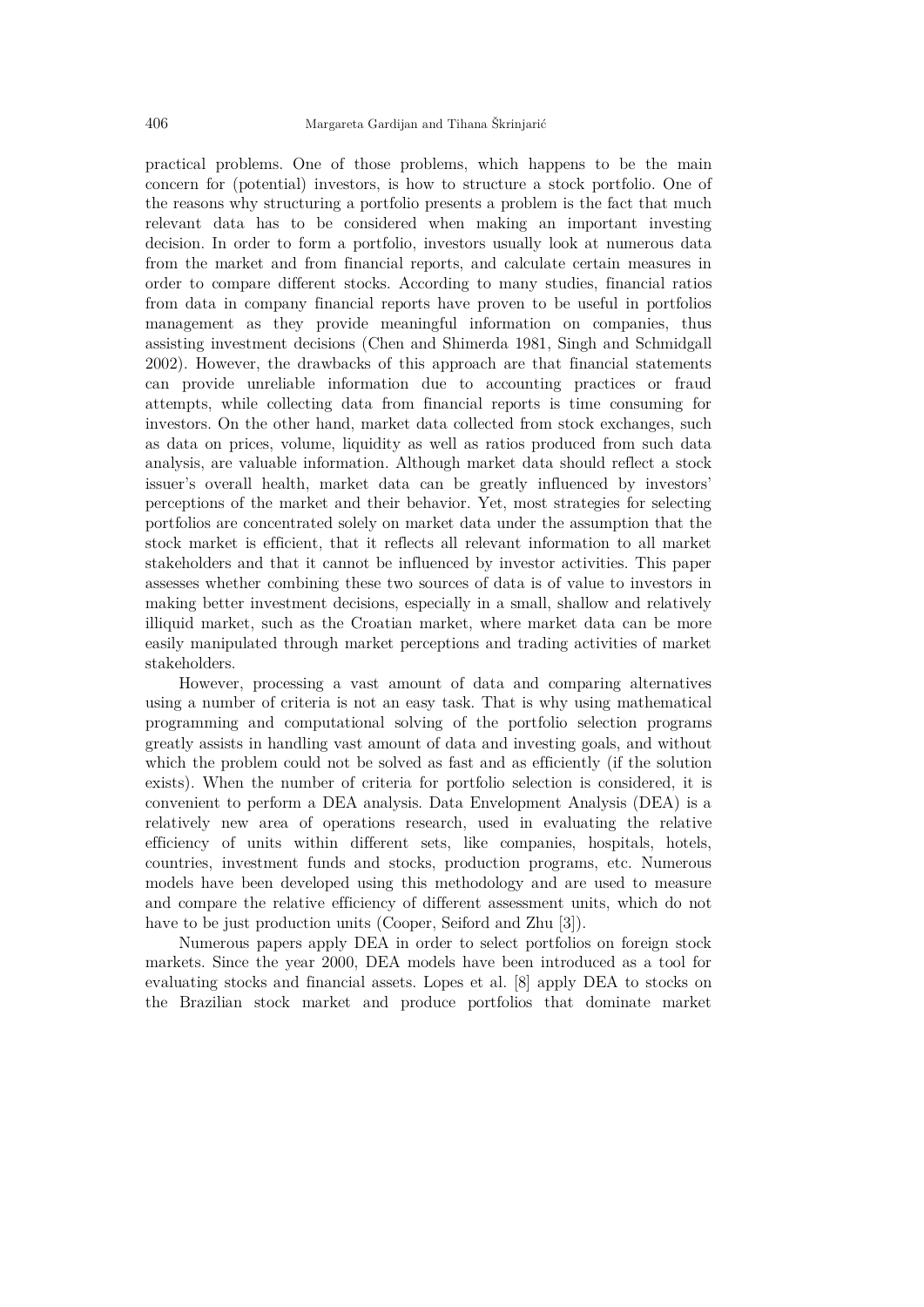#### Equity portfolio optimization: A DEA based methodology applied to 407 the Zagreb Stock Exchange

portfolios in terms of return and risk. Chen [2] analyzed the "size effect" on the Taiwan stock market and constructed small cap and large cap portfolios. Pätäri et al [15] and Powers and McMullen [16] use DEA to identify portfolios that can beat the market. Lim et al [7] use cross-efficiency ratios calculated from financial data of publicly listed Korean companies for selecting portfolios and attain portfolios with higher risk-adjusted returns than other benchmark portfolios for a 9-year sample period from 2002 to 2011. Edirisinghe and Zhang [4] have developed a generalized DEA to determine a relative strength index as an indicator of stock performance that is in turn used as a guide for portfolio management. Song [20] has also investigated the possibility of predicting company performance (and investment opportunity) with a company's operational efficiency score that represents a consolidated measure of financial ratios. Zamani et al [22] have investigated a super-efficiency model on combined market and financial data in order to find an optimal stock portfolio for investors in the Mumbai stock exchange.

Gardijan and Kojić [5] have been the first to apply the DEA-based portfolio selection on the Croatian stock market, and used return and risk measures to identify efficient stocks for a DEA-portfolio. Their strategy beats the markets in about 50 percent of cases. Most of the above-mentioned papers have developed portfolio selection strategies based on DEA scores, resulting in portfolios that have remained dominant over the official stock market index. They have all used BCC (Banker-Charnes -Cooper) and/or CCR (Charnes-Cooper-Rhodes) models, as these have proven to be the most basic ones, but applicable to solving this complex problem. Škrinjarić [19] has applied a Dynamic Slacks-Based Measure as a method of forming a portfolio that would predominantly outperform the market, and the results suggest that this approach is superior to basic DEA models. However, despite the characteristics of the Croatian stock market, none of the domestic papers has used, up until now, financial data in DEA models. This paper is structured as follows. In Chapter 2, BCC and CCR models are introduced, which are the basic models of DEA. Chapter 3 presents the portfolio selection methodology that has been used and Chapter 4 explains all the research results.. Finally, conclusions and recommendations for future researches are given in Chapter 5.

### **2. DEA methodology background**

Data envelopment analysis (DEA) consists of methods and models which belong to the field of mathematical programming. The purpose is to evaluate the relative efficiency of the decision making units (*DMU*). Each *DMU* uses one or more inputs to produce one or more outputs and information on them is used to rank *DMUs* by their relative efficiency scores. The two most famous models are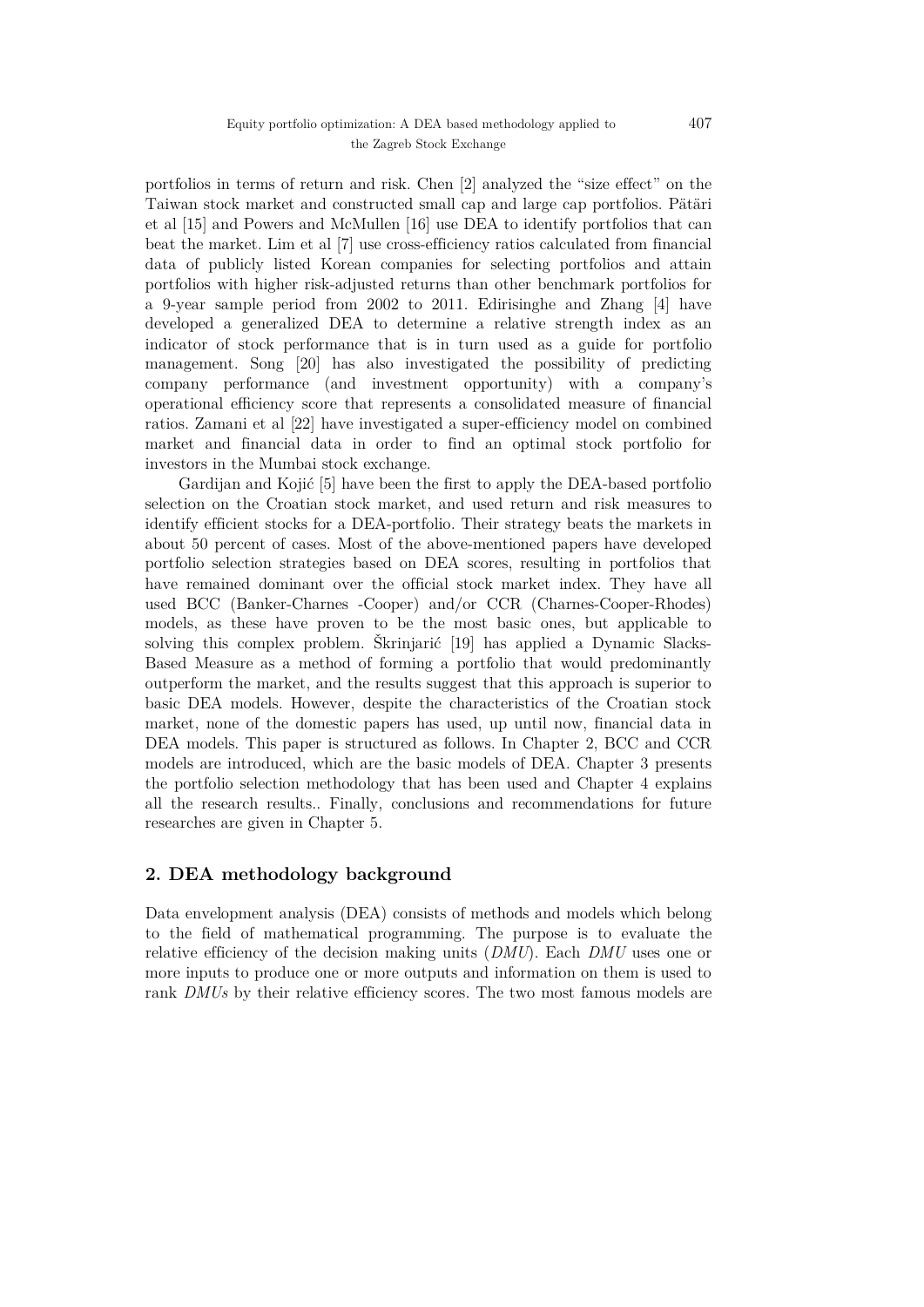the CCR (Charnes-Cooper-Rhodes, 1987) and BCC (Banker-Charnes-Cooper, 1984) model. The main difference between the two popular models is whether we assume constant (CCR) or variable returns (BCC) to scale. Since they are very popular, we will provide only a brief overview of them. Let us assume we are dealing with data on *m* inputs  $(x_{1i}, x_{2i}, ..., x_{mi})$  and *s* outputs  $(y_{1i}, y_{2i}, ..., y_{si})$ for each  $DMU_j$ ,  $j \in \{1, 2, ..., n\}$ . We can arrange data for *n DMUs* with *m* inputs and *s* outputs in a matrix form as:

$$
\boldsymbol{X} = \begin{bmatrix} x_{11} & x_{12} & \dots & x_{1n} \\ x_{21} & x_{22} & \dots & x_{2n} \\ \dots & \dots & \dots & \dots \\ x_{m1} & x_{m2} & \dots & x_{mn} \end{bmatrix} \text{ and } \boldsymbol{Y} = \begin{bmatrix} y_{11} & y_{12} & \dots & y_{1n} \\ y_{21} & y_{22} & \dots & y_{2n} \\ \dots & \dots & \dots & \dots \\ y_{s1} & y_{s2} & \dots & y_{sn} \end{bmatrix},
$$
(1)

where each column  $x_o = (x_{1o}, x_{2o}, ..., x_{mo})^T$  is a vector of all the input values and  $y_o = (y_{1o}, y_{2o}, ..., y_{so})^T$  is a vector of all the output values of the *j*-th *DMU*. It is assumed that  $x_0 \ge 0$ ,  $x_0 \ne 0$  and  $y_0 \ge 0$ ,  $y_0 \ne 0$ . In order to evaluate the relative efficiency of each *DMU*, the input- or output-oriented model can be used. The input-oriented model is used when the goal is to minimize inputs under the constraint of minimal output level we want to achieve. Contrary to the mentioned model, the output-oriented model aims to maximize outputs under the constraint of not exceeding a given level of inputs. Since this paper deals with stock return data, it remains unclear as to whether an input- or output-oriented model should be used or whether we should assume constant or variable returns to scale. Thus, all of the mentioned models will be described. The CCR model is based on the assumption of constant returns to scale. The matrix form of the input-oriented CCR model (CCR-I) in the first phase is given in an envelope form as[†](#page-3-0) :

$$
\min \theta
$$
\n
$$
\lambda, \theta
$$
\nsubject to\n
$$
\theta x_o - X\lambda \ge 0
$$
\n
$$
Y\lambda \ge y_o
$$
\n
$$
\lambda \ge 0
$$
\n(2)

where  $\lambda = (\lambda_1, \lambda_2, ..., \lambda_n)^T$  represents a vector of nonnegative constants. The goal is to find the minimal value of  $\theta$ , which radially reduces the input vector  $\mathbf{x}_o$ towards the value  $\theta x_o$ . The constraints in the model mean that the *DMU* must remain in the production possibility set and it needs to retain the level of outputs at least equal to the level  $y<sub>o</sub>$ . The last constraint is needed due to the

<span id="page-3-0"></span><sup>†</sup> It can be written in a multiplicative form also.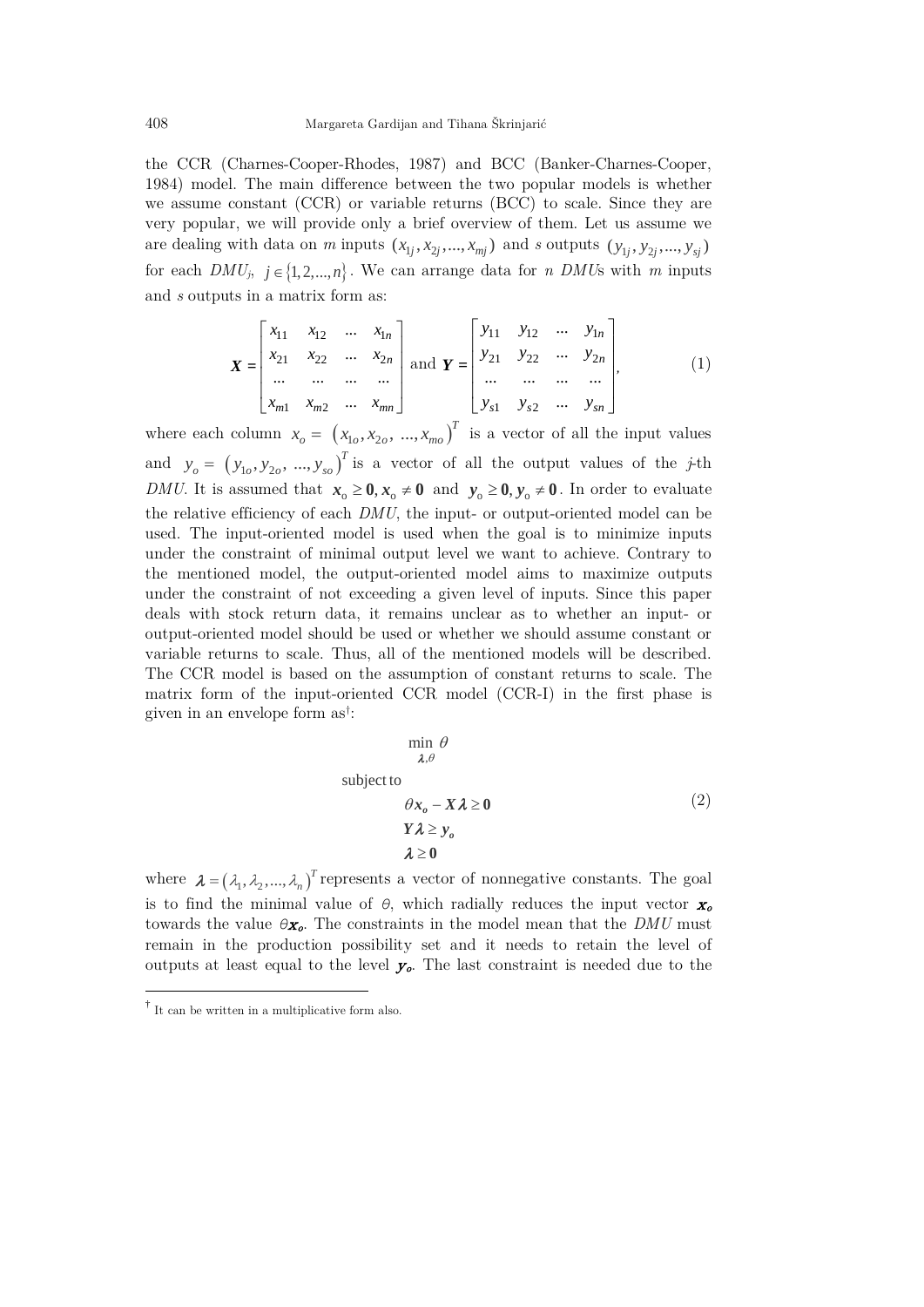second one, because of the assumptions  $y_0 \ge 0$  and  $y_0 \ne 0$ . The optimal solution (efficiency score)  $\theta^*$  is in the interval  $(0,1)$  and is interpreted as the rate of input reduction.

In the second phase of the model, the goal is to maximize the sum of input surpluses and output shortfalls of a  $DMU<sub>o</sub>$ , where we use the optimal value of  $\theta^*$ from the first phase. Also, we use the constraint that the *DMU* must stay in the production possibility set:

> $\max_{\lambda, s-, s+} w = es^{-} + es^{+}$  $\theta^* x - X \lambda = s^$ subject to  $\lambda \geq 0, s^- \geq 0, s^+ \geq 0$  $\max_{\lambda,s^-,s^+} w = es^- + es$  $Y\lambda - y = s^+$ (3)

where  $s^- = (s_1^-, s_2^-, ..., s_m^-)^T$  and  $s^+ = (s_1^+, s_2^+, ..., s_r^+)^T$  are vectors of input excesses and output shortfalls, respectively, and  $e = (1,1,...,1)$ . The optimal solution of (3)  $(\lambda^*, s^{-*}, s^{+*})$  is called the max-slack solution. *DMU<sub>o</sub>* is CCR efficient if the optimal solution of both phases  $(\theta^*, \lambda^*, s^{-*}, s^{+*})$  satisfies the following conditions:  $\theta^* = 1$ ,  $\mathbf{s}^{-*} = \mathbf{0}$  and  $\mathbf{s}^{+*} = \mathbf{0}$ .

If *DMUs* are output oriented, we form the following output oriented CCR model (CCR-O). In the first phase, the goal is to maximize  $\eta$  (rate of output increase):

$$
\max \eta
$$
\n
$$
\mu, \eta
$$
\nsubject to\n
$$
x_o - X\mu \ge 0
$$
\n
$$
\eta y_o - Y\mu \le 0
$$
\n
$$
\mu \ge 0
$$
\n(4)

where  $\mu = (\mu_1, \mu_2, ..., \mu_n)^T$  is a vector of nonnegative constants. The optimal value is  $\eta^*$  ≥1. The greater the optimal value is, the more inefficient the *DMU* is. In the second phase, we maximize the sum of input surpluses and output shortfalls of a *DMUo* again

$$
\max_{\mu, t^-, t^+} \omega = et^- + et^+
$$
  
subject to  

$$
x_o - X\mu = t^-
$$

$$
\eta^* y_o - Y\mu = t^+
$$

$$
\mu \ge 0, t^- \ge 0, t^+ \ge 0
$$

$$
(5)
$$

where  $\mathbf{t}^- = (t_1^-, t_2^-, ..., t_m^-)^T$  is the vector of input surpluses,  $\mathbf{t}^+ = (t_1^+, t_2^+, ..., t_r^+)^T$ is the vector of output shortfalls, and  $\eta^*$  is obtained from the first phase. The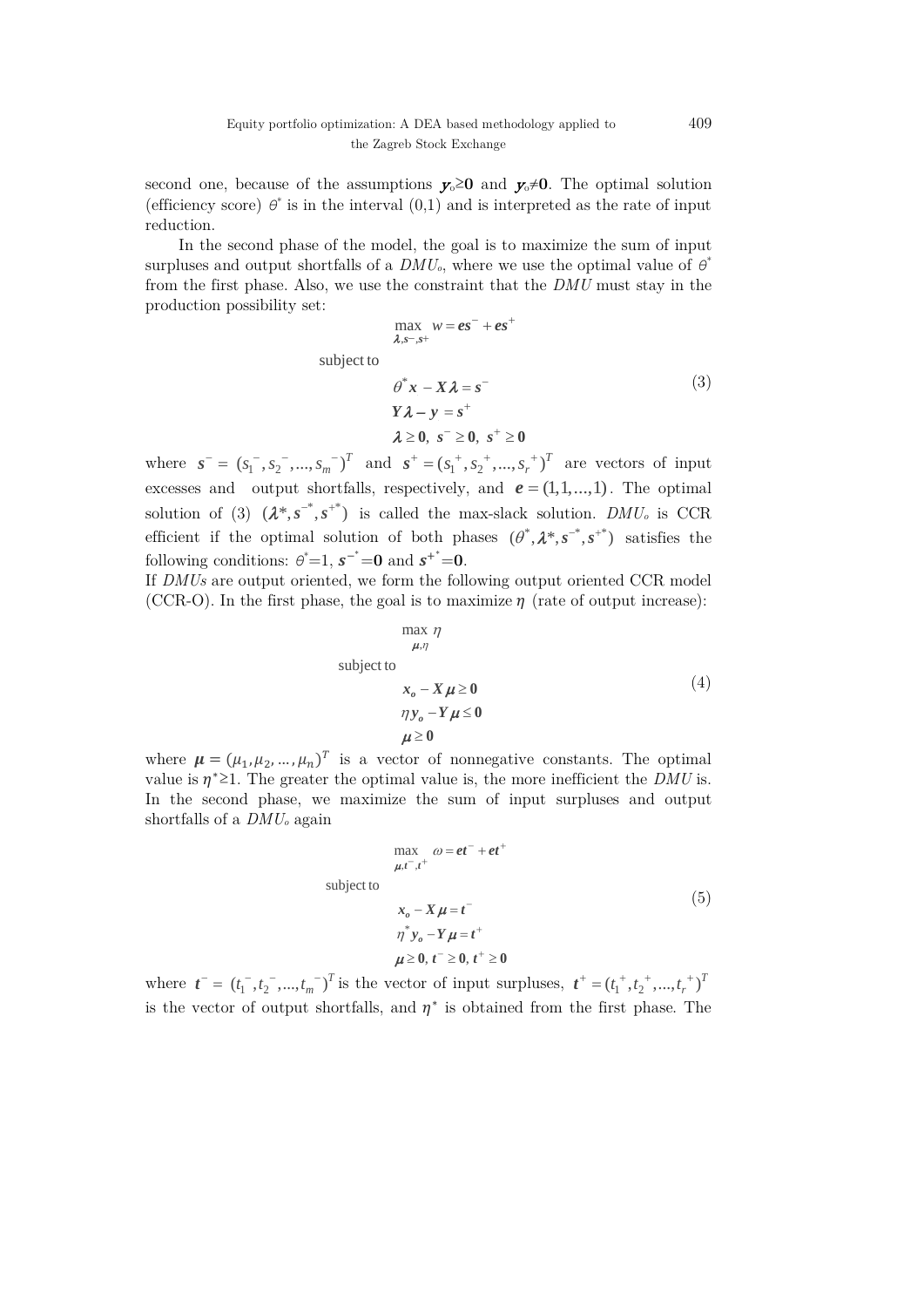relationship between optimal values of input and output oriented models can be seen in Cooper, Seiford and Zhu [3].

The BCC model is used when variable returns to scale are assumed. The only difference between BCC and the previous CCR models (2-5) is that in each phase of the optimization we need to include the convexity constraint. In the input-oriented model, we include the constraint:

$$
\sum_{j=1}^{n} \lambda_j = 1,\tag{6}
$$

i.e., in the output-oriented model we include:

$$
\sum_{j=1}^{n} \mu_j = 1. \tag{7}
$$

The BCC and CCR are both static models. However, efficiency changes over time and using dynamic concepts is far more useful on stock markets. Therefore, it is useful to apply Window Analysis (Klopp [6]), which can be applied for each of the mentioned models. The Window Analysis is based on dividing the whole period of analysis into *k* moving average time-windows of length  $p$ , and obtaining the efficiency scores for  $k \cdot p$  *DMUs* by solving the aforementioned optimization problems (2-7) for each window. In that way, each *DMU* is analyzed and compared not only to other *DMUs*, but also to itself in different periods. Furthermore, under the assumption that the technology does not change in the observed period, one can observe efficiency changes of each *DMU* over time and make timely decisions, which can improve business results, etc. An important feature of the Window Analysis is that it increases the number of units for evaluation, consequently increasing the discriminatory power of the method (Cooper, Seiford, Tone, [2007]).

#### **3. Methodology for DEA portfolio selection**

The sample contains data on stocks that were listed on Zagreb stock exchange from January 2007 to June 2014. Given that the Croatian stock market is developing and is relatively small and illiquid, the initial sample consists of 41 stock which were traded on at least half of the total trading days within the observed period. The main idea of the portfolio selection strategy is to form a stock portfolio based on both financial and market data as selection criteria. Quarterly data and quarters were utilized as reference periods for adjusting strategies because listed companies publish financial reports on a quarterly basis.

Quarterly returns, Jensen's and Sharpe ratio, as well as standard deviation, expected shortfall and Beta coefficient as risk measures were all calculated using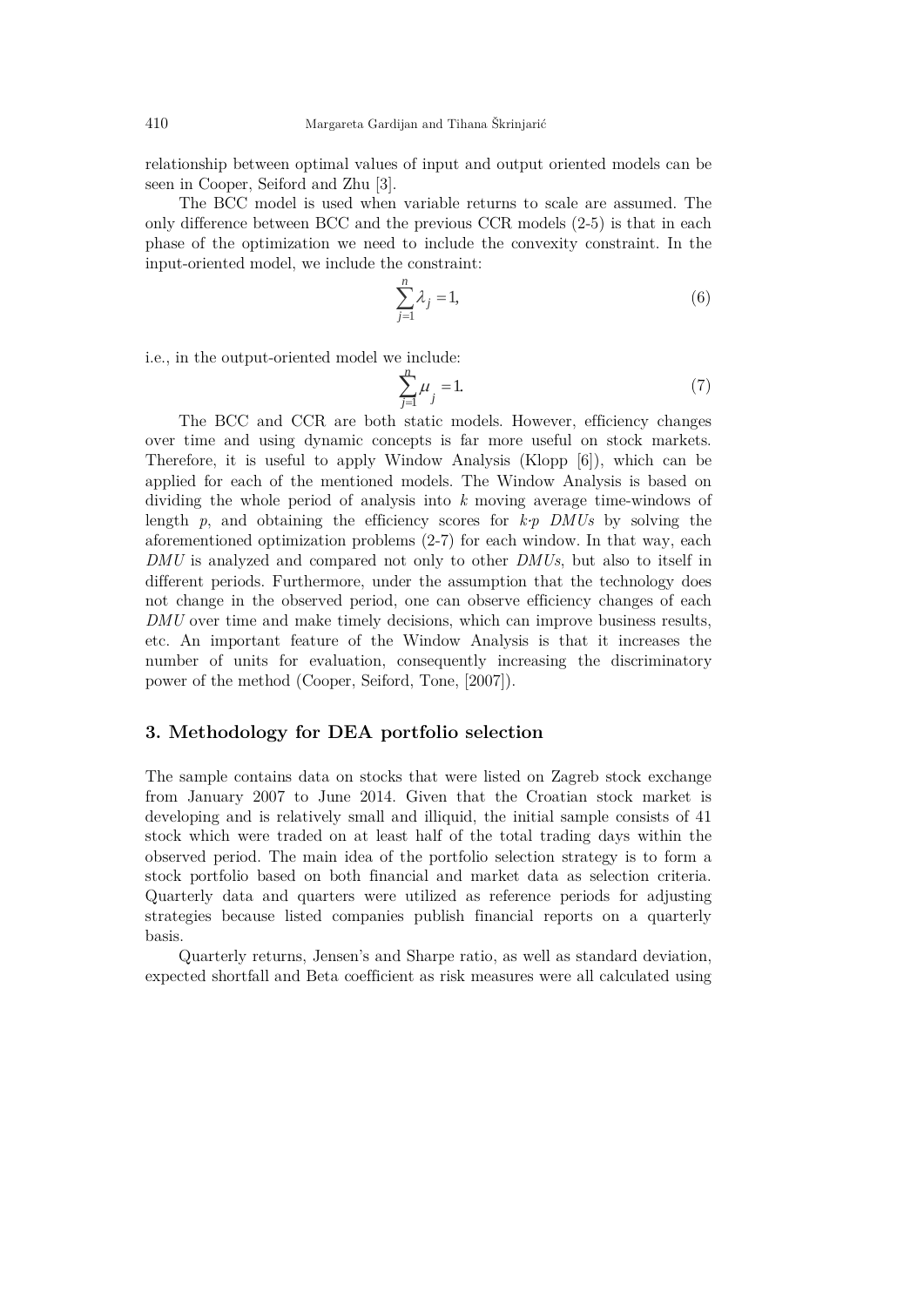daily average prices<sup>†</sup>. Quarterly return  $R_{ik}$  for *i*-th stock in *k*-th quarter, *i*∈{1,2,...,41}, *k*∈{1,2,...,25} is calculated as:

$$
R_{ik} = \frac{\sum_{j=1}^{n_k} r_j^{ik}}{n_k},
$$
\n(8)

$$
r_j^{ik} = \ln \frac{P_j^{ik}}{P_{j-1}^{ik}}, j \in \{1, ..., n_k\},
$$
\n(9)

where  $r_j^k$  is the *j*-th daily return and  $P_j^k$  the *j*-th observation of an average daily price of the *i*-th stock in the *k*-th quarter, and  $n_k$  is a number of trading days in the *k*-th quarter. Jensen's alpha in the *k*-th quarter for the *i*-th stock was calculated using formula:

$$
\alpha_{ik} = R_{ik} - R_{f,k} - \beta_{ik} (R_{M,k} - R_{f,k}), \qquad (10)
$$

where  $R_{f,k}$  is a risk-free interest rate and  $R_{M,k}$  is a market return in the *k*-th quarter, and  $\beta_{ik}$  is a beta coefficient for the *i*-th stock in the *k*-th quarter:

$$
\beta_{ik} = \frac{Cov(r_j^{ik}, r_j^{Mk})}{\sigma_{M,k}}, j \in \{1, ..., n_k\}.
$$
\n(11)

Sharpe's ratio (*SR*) for the *i*-th stock in the *k*-th quarter is calculated using the formula:

$$
SR_{ik} = \frac{R_{ik} - R_{f,k}}{\sigma_{ik}},\qquad(12)
$$

where  $\sigma_{ik}$  is a standard deviation of *i*-th stock in the *k*-th quarter calculated as:

$$
\sigma_{ik} = \sqrt{\frac{\sum_{j=1}^{n_k} (r_j^{ik} - R_{ik})^2}{n_k}}.
$$
\n(13)

Expected Shortfall (*ES*), a coherent risk measure[§](#page-6-1) from the family of *VaR* risk models, which is considered to be a more appropriate risk measure then the "ordinary" *VaR*, at  $\alpha = 5\%$ , which is calculated from a daily return distribution as:

$$
ES_{0.95}^{ik} = E\Big[r_j^{ik} : r_j^{ik} < VaR_{0.95}^{ik}\Big] = \frac{\sum_j r_j^{ik}}{k(S)}, \, j \in S = \Big\{r_j^{ik} : r_j^{ik} < VaR_{0.95}^{ik}\Big\},\tag{14}
$$

$$
VaR_{0.95}^{ik} = \max\{r_j^{ik} : F_{ik}(r_j^{ik}) \le 0.05\},\tag{15}
$$

 $\overline{a}$ 

<span id="page-6-0"></span><sup>‡</sup> The missing values of the daily average price for some stocks are replaced with the average of previous and next available prices in the dataset of daily average prices.

<span id="page-6-1"></span><sup>§</sup> More on coherent risk measures in Artzner et al (1999) Coherent measures of risk. Mathematical Finance, Vol. 9, No. 3 (July 1999), 203–228.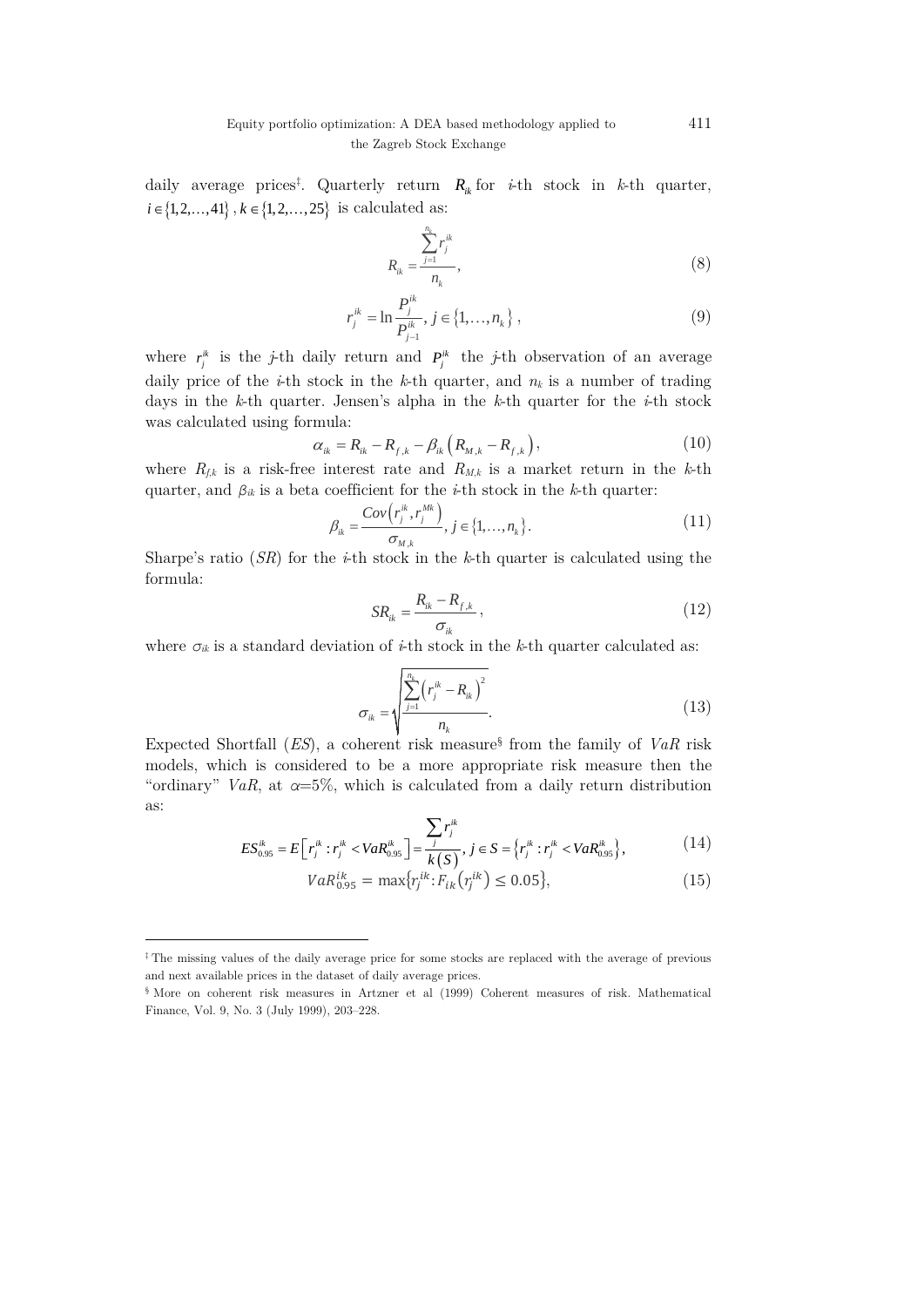where  $k(S)$  is a number of members in *S*,  $F_{ik}(r^{ik})$ , which is a cumulative distribution of return for the *i*-th stock in the *k*-th quarter.

Žager et al [23:243-254] state that a company can be evaluated and compared to others from six important perspectives: liquidity, profitability, debt, activity (operating performance), investability and efficiency using specific financial ratios. The ratios they highlight as important for evaluating each aspect are: current ratio (CR) for liquidity, return on assets (ROA) and return on equity (ROE) for profitability, debt ratio (DR) and debt–to–equity ratio (DTE) for debt, asset turnover for activity, total share rentability (TSR) for investability and expense ratio (ER) for efficiency. Following their approach, we calculate the ratios from the financial reports and market data. Ratios and measures that indicate good performance (returns, Jensen's alpha, Sharpe ratios, ROA, ROE, ER, TSR and CR) should be as large as possible and for the other ones (SD, ES, Beta (absolute), DR, DTE) should be as small as possible, so we treat the "desirable" ratios as outputs for DEA and "undesirable" ones as inputs. The preferred value of the turnover ratio depends on the industry in which a company is operating, so this ratio was omitted from the analysis since it is not comparable among given stock issuers. Average correlations of variables for the whole period (given the correlations within one window) are given in Table 1.

|            | <b>SD</b> | ES       | <b>Beta</b> | DR.      | <b>DTE</b> | Returns  | Sharpe   | Jensen   | $_{\rm CR}$ | ROA      | ROE      | ER.      | <b>TSR</b> |
|------------|-----------|----------|-------------|----------|------------|----------|----------|----------|-------------|----------|----------|----------|------------|
| S          | 1         | 0.902    | 0.610       | 0.817    | $-0.177$   | 0.312    | 0.694    | 0.312    | $-0.278$    | 0,779    | 0.174    | 0,772    | 0.132      |
| ES         | 0,902     | 1        | $-0.594$    | $-0.660$ | 0.187      | 0.052    | $-0.656$ | 0.051    | 0.304       | $-0.590$ | $-0.188$ | $-0.588$ | $-0.096$   |
| Beta       | 0.610     | $-0.594$ | 1           | 0.471    | 0.118      | 0.110    | 0.426    | 0.112    | $-0.080$    | 0.433    | $-0.218$ | 0,481    | 0.131      |
| <b>DR</b>  | 0.817     | $-0.660$ | 0.471       | 1        | $-0.041$   | 0.323    | 0.300    | 0.323    | $-0.271$    | 0.918    | $-0.025$ | 0.966    | 0.294      |
| <b>DTE</b> | $-0.177$  | 0.187    | 0.118       | $-0.041$ | 1          | $-0.130$ | $-0.119$ | $-0.129$ | 0.021       | $-0.006$ | $-0.907$ | $-0.014$ | 0.092      |
| Returns    | 0,312     | 0.052    | 0.110       | 0.323    | $-0.130$   | 1        | 0.213    | 1,000    | 0.135       | 0.423    | 0.077    | 0.423    | $-0.019$   |
| Sharpe     | 0.694     | $-0.656$ | 0.426       | 0.300    | $-0.119$   | 0.213    | 1        | 0.213    | $-0.201$    | 0.253    | 0.163    | 0.243    | $-0.115$   |
| Jensen     | 0,312     | 0.051    | 0.112       | 0.323    | $-0.129$   | 1,000    | 0.213    | 1        | 0.135       | 0.423    | 0.077    | 0.424    | $-0.019$   |
| CR         | $-0.278$  | 0.304    | $-0.080$    | $-0.271$ | 0.021      | 0.135    | $-0.201$ | 0.135    | 1           | $-0.077$ | $-0.023$ | $-0.114$ | $-0.095$   |
| <b>ROA</b> | 0,779     | $-0.590$ | 0.433       | 0.918    | $-0.006$   | 0.423    | 0.253    | 0.423    | $-0.077$    | 1        | 0.009    | 0.952    | 0.344      |
| ROE        | 0,174     | $-0.188$ | $-0.218$    | $-0.025$ | $-0.907$   | 0.077    | 0.163    | 0.077    | $-0.023$    | 0.009    | 1        | $-0.084$ | $-0.065$   |
| ER.        | 0,772     | $-0.588$ | 0.481       | 0.966    | $-0.014$   | 0.423    | 0.243    | 0.424    | $-0.114$    | 0.952    | $-0.084$ | 1        | 0.294      |
| TSR        | 0.132     | $-0.096$ | 0.131       | 0.294    | 0.092      | $-0.019$ | $-0.115$ | $-0.019$ | $-0.095$    | 0.344    | $-0.065$ | 0.294    | 1          |

Table 1: Correlation matrix of the used variables

The idea behind the analysis is to calculate the efficiency scores for each stock in each window given the values of market and financial ratios and measures according to which we will structure our stock portfolios. Using quarterly data from October 2007 until January 2014, quarterly efficiency scores were obtained from CCR-I, CCR-O, BCC-I and BCC-O models for each stock in each quarter. Out-of-sample portfolios are constructed at the beginning of October 2008, given the average efficiency scores from the quarterly in-sample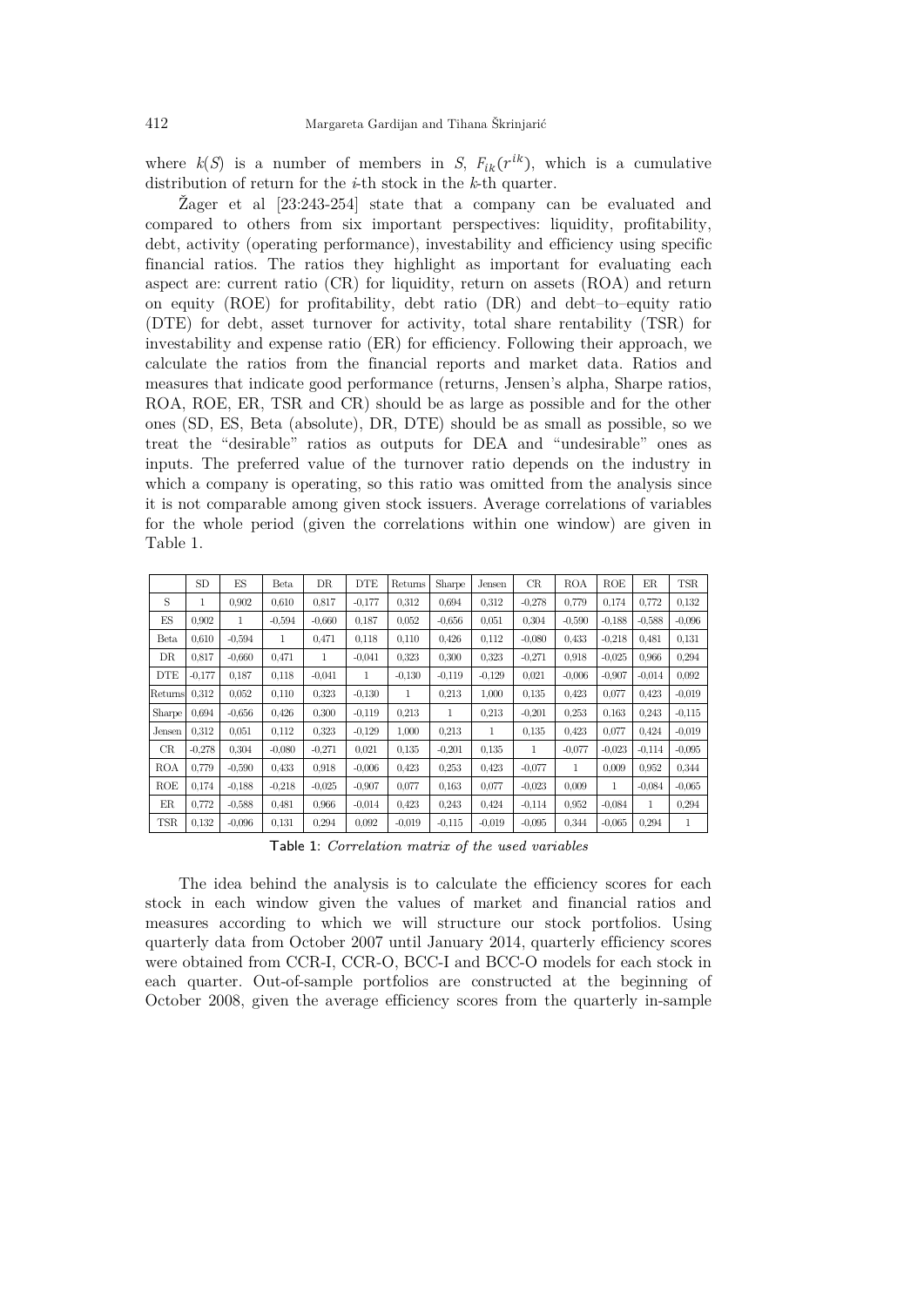data regarding the previous 4 quarters (October 2007 - September 2008). Portfolios are then restructured every 4 quarters given the stocks' average efficiency scores in 4 previous quarters (the previous out-of-sample period becomes a new in-sample period for estimation of efficiency). For 6 periods of investment, the assumption is that a portfolio is restructured on the first trading day of each October from 2008-2013, no transactions are made in between, there are no transaction costs and short selling is not allowed. The total number of evaluated *DMU*s in the Window Analysis is *k*⋅*n=*7⋅41=287, what is obviously greater than the  $3 \cdot (number \ of \ inputs \ (m) + number \ of \ )$ *outputs*  $(s)$ =39, which is in accordance with recommendations for the stability of the model.

Since the models can evaluate that none of the stocks is fully efficient, given the data of a certain period, the decision was made to test the portfolio selection strategy by selecting all stocks that have an average efficiency score in the top 10% in a certain period (further "*10% selection strategy*"). In addition, two different portfolio weighting strategies were applied: using equal proportions and using 'efficiency score – weighting' (share of stock's efficiency to total efficiency of stocks contained in portfolio). Using the attained scores and mentioned strategies, we formed strategies for 8 portfolios for each year from 2008–2013. For denoting portfolios, we use following symbols: *I* – input oriented, *O* – output oriented, *C* – constant returns to scale, *V* – variable returns to scale,  $10$  – formed by a " $10\%$  selection strategy", eq – equally weighted, w – weighted by efficiency scores, so we have portfolios: *IC10eq*, *IC10w*, *IV10eq*, *IV10w*, *OC10eq*, *OC10w*, *OV10eq* and *OV10w*.

For each investment period (4 quarters), we calculated the achieved return and compared it to out-of-sample market return. The obtained results and analysis are given in the following section.

### **4. Results of the empirical analysis**

The out-of-sample market and portfolio returns are given in Table 2.

| Period    | crobex   | oc10eq   | oc10w    | ov10eq   | ov10w    | ic10eq   | ic10w    | iv10eq   | iv10w    |
|-----------|----------|----------|----------|----------|----------|----------|----------|----------|----------|
| 4Q08-3Q09 | $-0.161$ | $-0.119$ | $-0.121$ | $-0.127$ | $-0.128$ | $-0.119$ | $-0.121$ | $-0.169$ | $-0.169$ |
| 4Q09-3Q10 | $-0.061$ | 0.000    | 0.007    | 0.000    | 0.006    | 0.0005   | 0.007    | 0.041    | 0.041    |
| 4Q10-3Q11 | $-0.018$ | $-0.079$ | $-0.077$ | $-0.067$ | $-0.067$ | $-0.079$ | $-0.077$ | $-0.067$ | $-0.067$ |
| 4Q11-3Q12 | $-0.036$ | $-0.005$ | $-0.019$ | $-0.014$ | $-0.013$ | $-0.005$ | $-0.005$ | $-0.005$ | $-0.005$ |
| 4Q12-3Q13 | 0.020    | 0.032    | 0.032    | 0.076    | 0.076    | 0.010    | 0.010    | 0.065    | 0.065    |
| 4Q13-2Q14 | $-0.004$ | 0.217    | 0.219    | 0.217    | 0.217    | 0.217    | 0.219    | 0.122    | 0.122    |
| 4Q08-2Q14 | $-0.260$ | 0.046    | 0.041    | 0.086    | 0.091    | 0.024    | 0.034    | $-0.012$ | $-0.012$ |

Table 2: The returns of the DEA-portfolios (in  $\%$ )

The returns of the DEA-portfolios are in general greater than the market return (shaded cells in Table 2). Precisely, the returns from the DEA-portfolios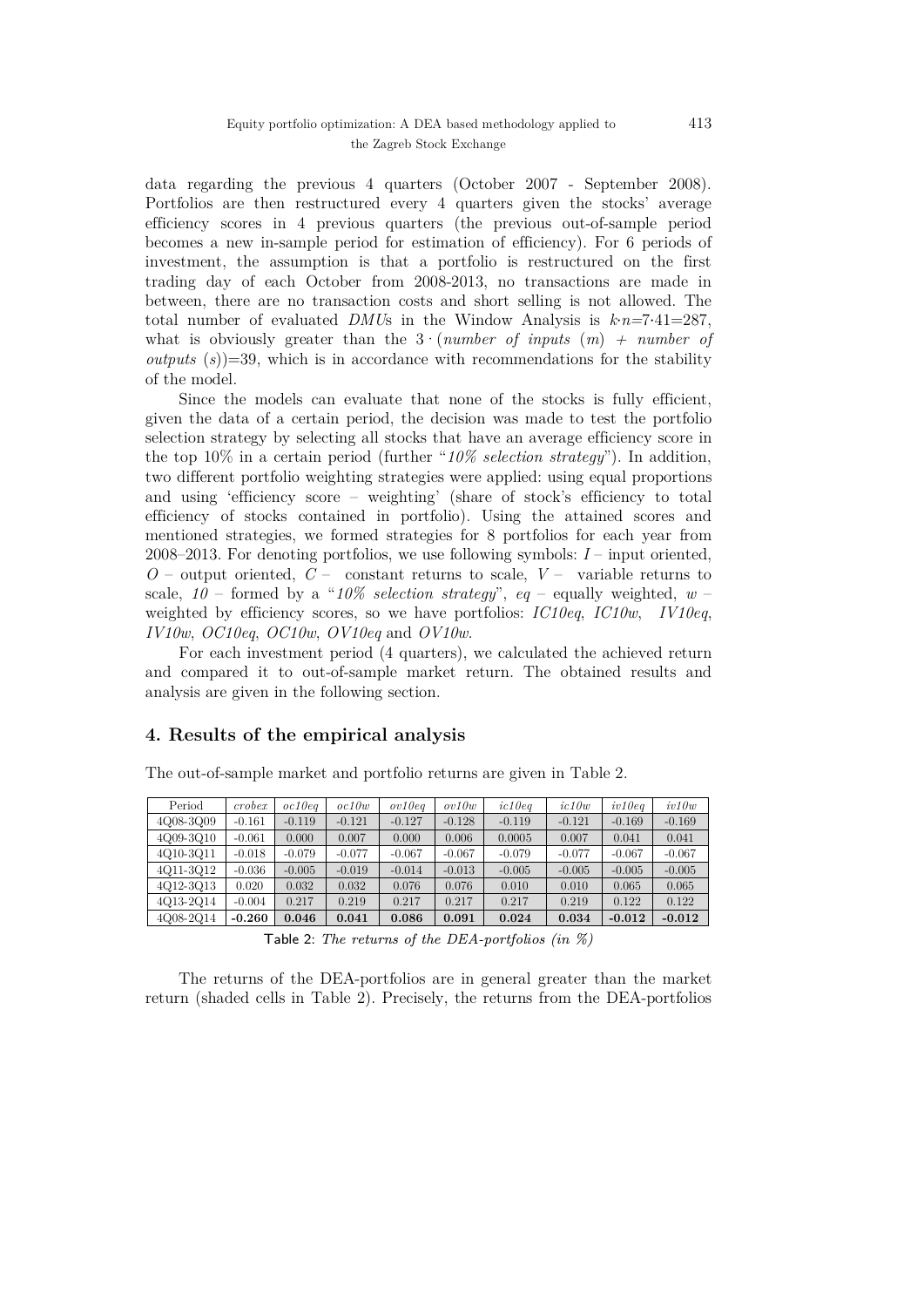are greater in 83% of periods for all models. The market portfolio is strictly more successful than the DEA-portfolios in one investment period (October 2010-September 2011). Moreover, all DEA portfolios have a greater cumulative return than the market. As expected, the efficiency-weighted portfolios are at the same time overall more successful than the equally weighted portfolios, confirming that efficiency scores can serve as a good guidance for determining portfolio weights. In cases when utilized DEA models evaluate a great number of stocks as efficient but portfolio selection is constrained by a number of stocks or budget, super-efficiency DEA models can be used in order to weight portfolios.

The greatest return was accomplished with the *ov10w* portfolio, followed by *ov10eq*, *oc10eq* and *oc10w* portfolio (Figure 1). If we additionally compare the results from portfolios, the conclusion is that scores from the output-oriented models gave more aggressive portfolios, as expected. This is so because these models maximize the output at a given level of input, whereas the inputoriented models produced a more conservative portfolio by minimizing inputs for a given level of outputs.



Figure 1: Cumulative returns and risk performance of the analyzed portfolios

To determine whether including financial ratios contributes to the successfulness of the DEA portfolio selection strategy, a DEA analysis was made with the same sample of stocks using just the market data, and the efficiency scores for stocks from 4 mentioned models were obtained. Those scores were also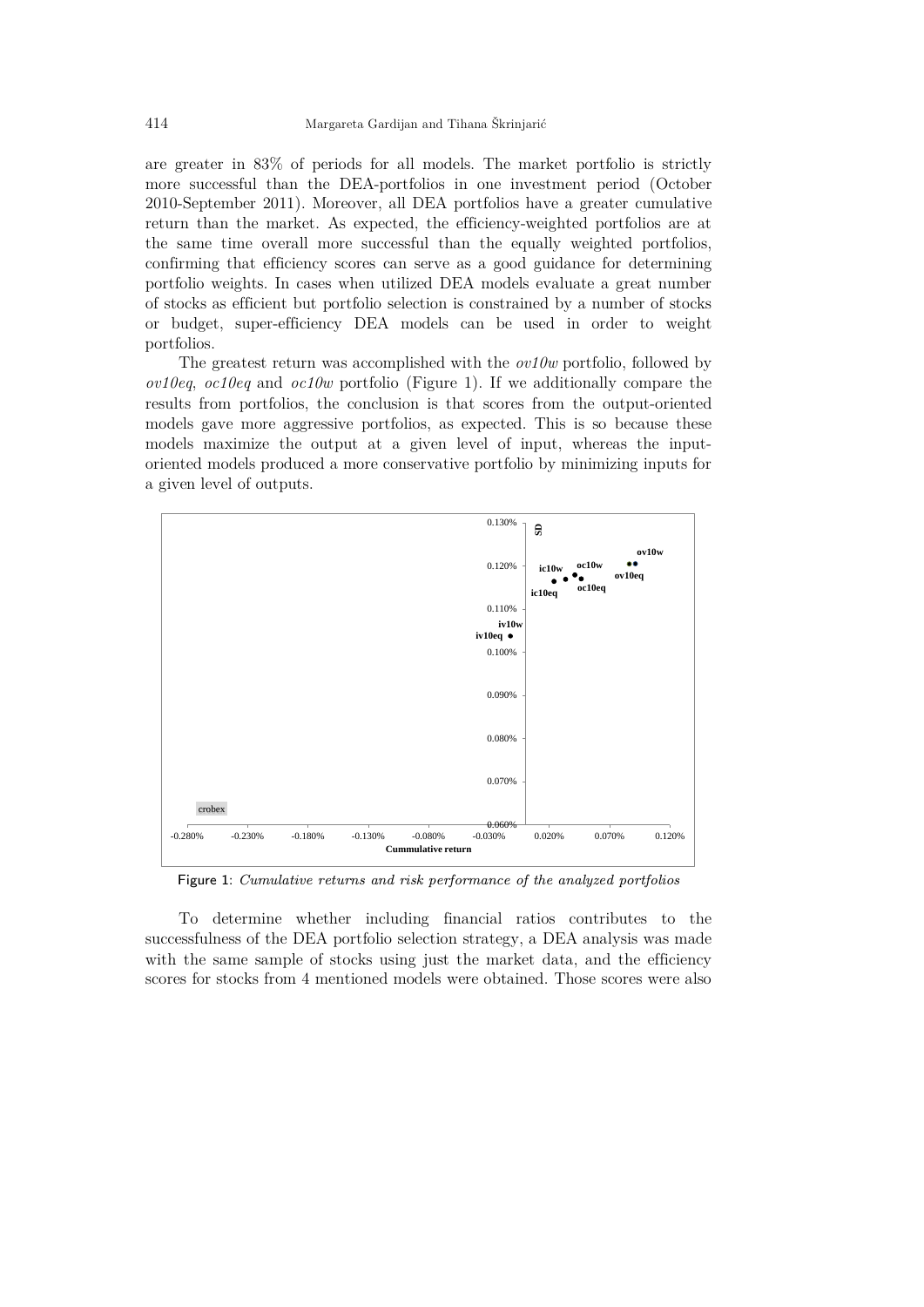used to form the stock portfolios, and the same strategies were used. Their returns are given in Table 3.

| Period    | crobex   | $oc10eq-$ | $oc10w-$ | $ov10eq-$ | $ov10w-$ | $ic10eq-$ | $ic10w-$ | $iv10eq-$ | $iv10w-$ |
|-----------|----------|-----------|----------|-----------|----------|-----------|----------|-----------|----------|
| 4Q08-3Q09 | $-0.161$ | $-0.183$  | $-0.183$ | $-0.178$  | $-0.179$ | $-0.183$  | $-0.183$ | $-0.105$  | $-0.104$ |
| 4Q09-3Q10 | $-0.061$ | $-0.029$  | $-0.035$ | $-0.041$  | $-0.039$ | $-0.029$  | $-0.035$ | $-0.052$  | $-0.054$ |
| 4Q10-3Q11 | $-0.018$ | $-0.104$  | $-0.095$ | $-0.075$  | $-0.070$ | $-0.104$  | $-0.095$ | $-0.030$  | $-0.039$ |
| 4Q11-3Q12 | $-0.036$ | $-0.014$  | $-0.014$ | $-0.056$  | $-0.043$ | $-0.014$  | $-0.014$ | 0.008     | 0.011    |
| 4Q12-3Q13 | 0.020    | 0.070     | 0.063    | 0.091     | 0.086    | 0.070     | 0.071    | 0.090     | 0.088    |
| 4Q13-2Q14 | $-0.004$ | 0.199     | 0.202    | 0.119     | 0.118    | 0.199     | 0.202    | 0.091     | 0.090    |
| 4Q08-2Q14 | $-0.260$ | $-0.061$  | $-0.062$ | $-0.141$  | $-0.128$ | $-0.061$  | $-0.054$ | 0.002     | $-0.008$ |

Table 3: The returns of the O-portfolios and I-portfolios, without financial ratios (in  $\frac{\%}{\%}$ ).

Obviously, portfolio *iv10eq-* dominates the market portfolio and other portfolios. However, its overall return is significantly smaller than the highest return obtained from models accounting for financial ratios. We can conclude that including financial ratios in the portfolio selection does influence the successfulness of portfolios using this methodology. This additionally demonstrates that incorporating other measures besides stock return and risk can enhance a portfolio results.

#### **5. Conclusions**

There are many approaches and methodologies that tend to solve the portfolio selection problem, but many methodologies use only market data. However, market data is not always a realistic reflection of the financial situation and overall business health of the stock issuer, since market data is influenced by the behavior of market stakeholders whose transactions and moves at certain periods cannot be explained as rational. Although there is always the risk that financial data published in financial reports that listed companies are obligated to publish could be "enhanced" by accounting policies and practice, it is a useful additional insight in the company's financial situation and future perspective. However, additional information that has to be incorporated in models complicates the analysis and increases the computational time needed to solve the problem. By using the DEA methodology for solving the portfolio selection problem, a significant amount of data which has to be considered when making an investment decision was incorporated in order to produce portfolios that performed better than the market portfolio, thus showing that more efficient stocks do create portfolios with higher returns. The results of this study show that using data from financial reports decreases the risk of making investing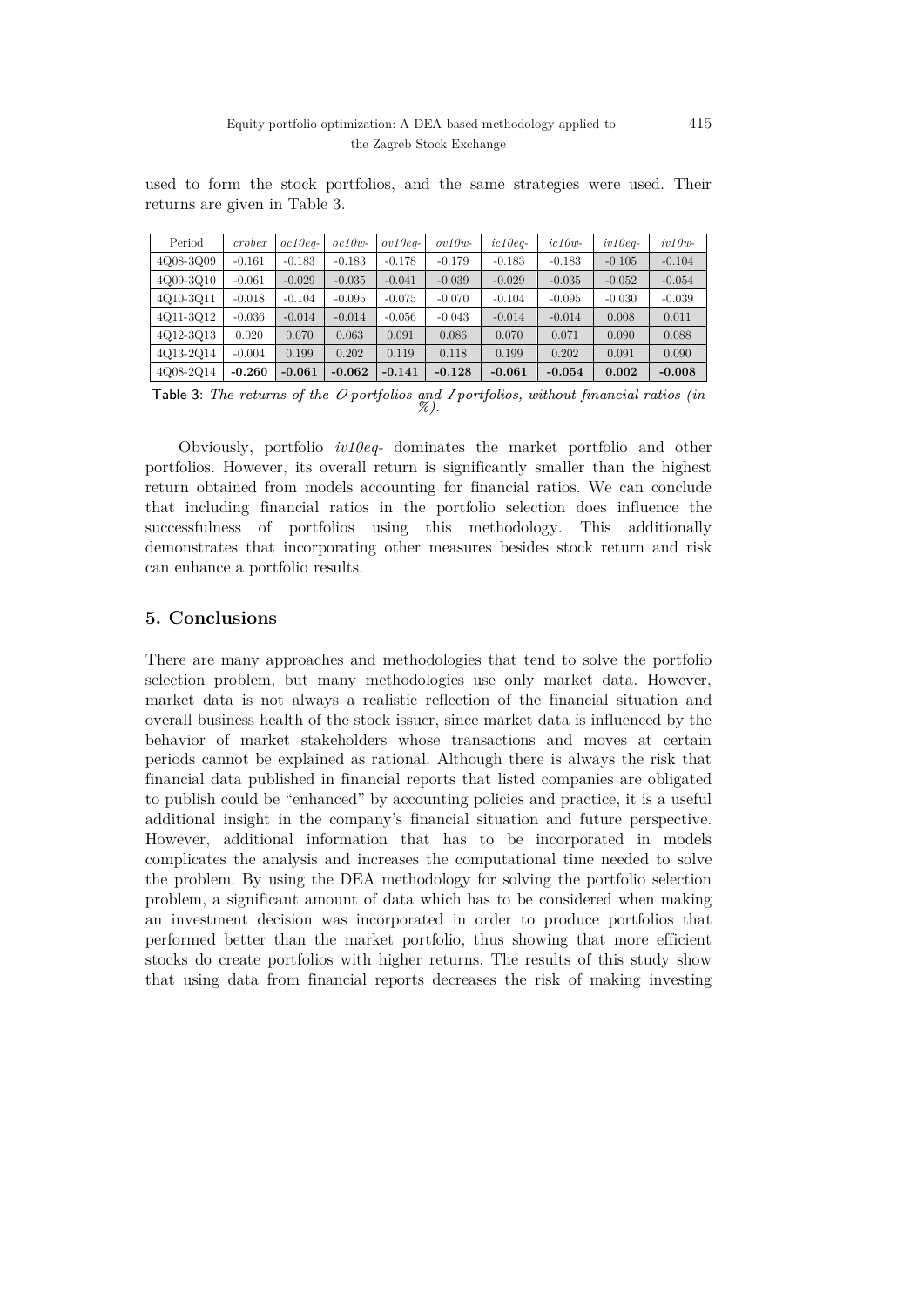mistakes by following the market movements induced by the irrational behavior of market stakeholders.

Moreover, the portfolios that were formed according to efficiency scores from models that are input oriented have been shown to be more conservative. On the other hand, the portfolios that were formed according to efficiency scores from output-oriented models have been shown to be generally more aggressive. It has also been shown that using efficiency scores to weight the portfolio has positive influence on return compared to equally structured, but equally weighted portfolio. This paper shows that including financial ratios does make a difference and improves the efficiency and successfulness of a portfolio selection strategy and, that paying attention solely to market data is inadequate. These results substantiate the importance of fundamental analysis showing the overall financial health of the stock issuer. The limitation of this paper is the relatively small number of analyzed stocks, due to the small liquidity of the stock market. Furthermore, popular market and financial measures were used but it has been shown that there exists a high correlation among some inputs and among some outputs. Some other combination of these measures might provide better portfolios. Moreover, the analysis was done without transaction costs, which can be very high on markets such as the Croatian capital market. Future research includes plans for sector differentiation of chosen stocks, which would enable incorporating limits on values of financial and market ratios, characteristic for that particular industry sector. The intention is also to do more research on the importance of using data from financial reports when making an investment decision.

#### **References**

- [1] Artzner et al. (1999). Coherent measures of risk. Mathematical Finance, 9, 3 (July 1999), 203–228.
- [2] Chen, H-H. (2008) Stock selection using data envelopment analysis. Industrial Management & Data Systems, 108(9), 1255–1268. doi:10.1108/02635570810914928.
- [3] Cooper, W., Seiford, L. M. and Zhu, J. (2011). Handbook on Data Envelopment Analysis. New York: Springer.
- [4] Edirisinghe, N.C.P. and Zhang, X. (2007). Generalized DEA model of fundamental analysis and its application to portfolio optimization. Journal of Banking & Finance 31, 3311–3335. doi:10.1016/j.jbankfin.2007.04.008.
- [5] Gardijan, M. and Kojić, V. (2012). DEA-based investment strategy and its application in the Croatian stock market. Croatian Operational Research Review (CRORR), 3, 2012, 203–212.
- [6] Klopp, G. A. (1985). The analysis of the efficiency of productive systems with multiple inputs and outputs. Ph.D. dissertation, University of Illinois, Chicago.
- [7] Lim, S., Oh, K.W. and Zhu, J. (2013). Use of DEA cross-efficiency evaluation in portfolio selection: An application to Korean Stock Market. European Journal of Operational Research, 236, 1, 361–368.